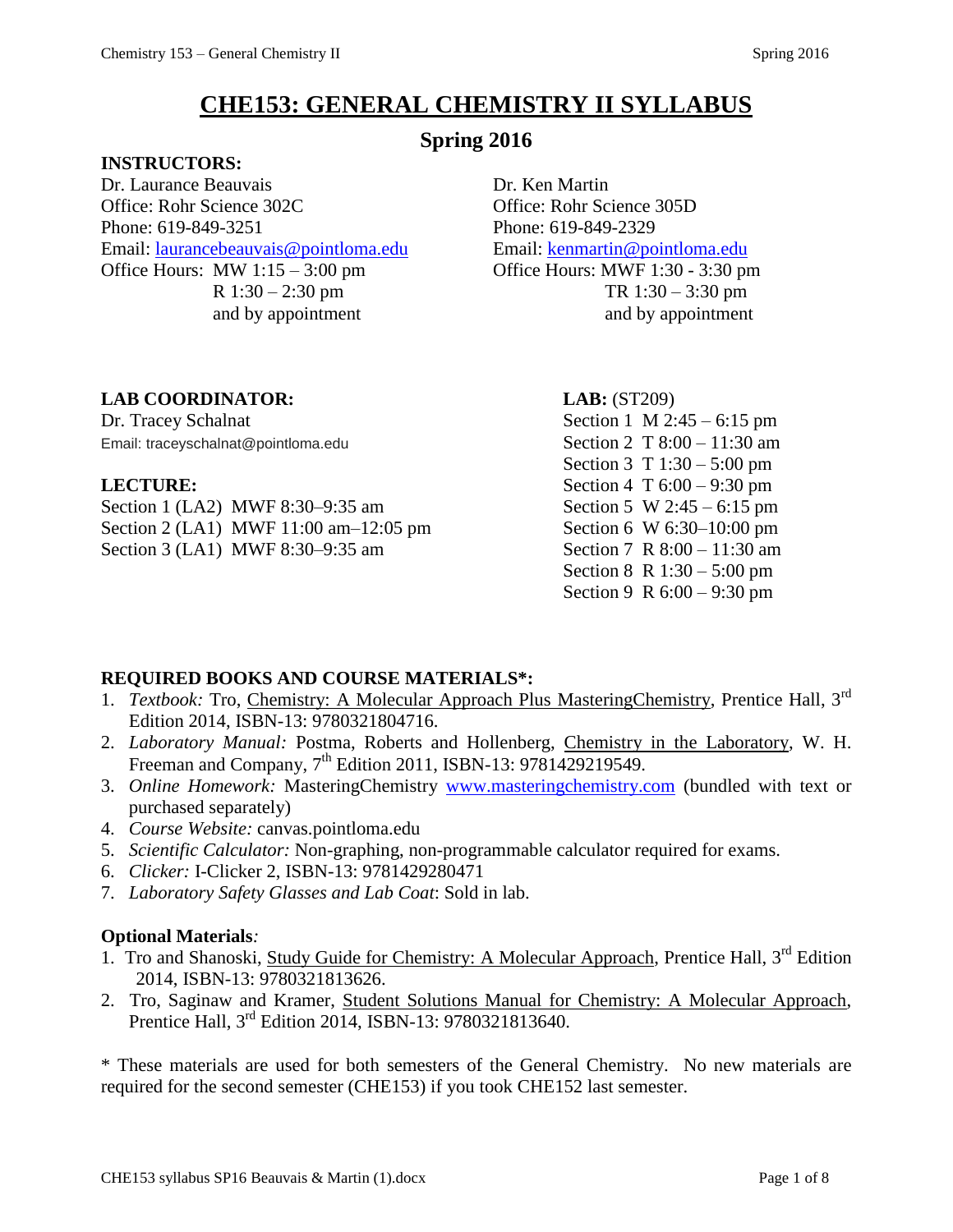#### **OBJECTIVES:**

This is the second course in a two-semester sequence studying the general principles of Chemistry. The course is designed to teach chemical facts and theories; to provide a conceptual framework of modern chemistry; and to develop laboratory skills in the practice of chemical science. Topics covered include solutions, reaction rates, chemical equilibrium (including acid-base equilibria and solubility equilibria), thermodynamics, electrochemistry, and descriptive chemistry of both nonmetals and metals (including transition metals).

#### **LEARNING OUTCOMES:**

An understanding of chemistry is a necessary part of an education in the basic and applied sciences, engineering, and medical professions and provides valuable insight for comprehending current events and formulating policies.

Specifically, upon completion of this course, students will be able to:

- Demonstrate a foundational knowledge of the general principles of chemistry including the behavior of solutions, the characteristics of equilibrium (including acid/base equilibrium), the significance of free energy, the properties of electrochemistry, and structures of transition metal and their compounds.
- Solve problems related to describing basic chemical kinetics, characterizing reaction equilibrium, predicting the direction of spontaneous change, calculation electrochemical cell potentials and write chemical equations for selected chemical reactions.
- Perform basic chemical laboratory techniques related to the topics listed above.

#### **PREREQUISITES:**

**Chemistry Prerequisite**: Successful completion of General Chemistry I (CHE 152), or the equivalent.

**Mathematical Expectations**: Math skills equivalent to those taught in pre-calculus.

#### **EVALUATION:**

The activities described below will contribute to your total course grade according to the following:

| Hour Examinations (4)           | 40\% |
|---------------------------------|------|
| <b>Laboratory Work</b>          | 25%  |
| Homework                        | 10%  |
| Quizzes and In-Class Activities | 10%  |
| <b>Final Examination</b>        | 15%  |

Letter grades will be assigned at the end of the course based on your percentage of total possible points, according to the following APPROXIMATE scale:

| A             | $90 - 100\%$ |
|---------------|--------------|
| B             | $80 - 90\%$  |
| $\mathcal{C}$ | $70 - 80%$   |
| D             | $60 - 70\%$  |
| $\mathbf{F}$  | $< 60\%$     |

 $(+)$  and  $(-)$  grades will be assigned within each bracket. There is no A+ grade.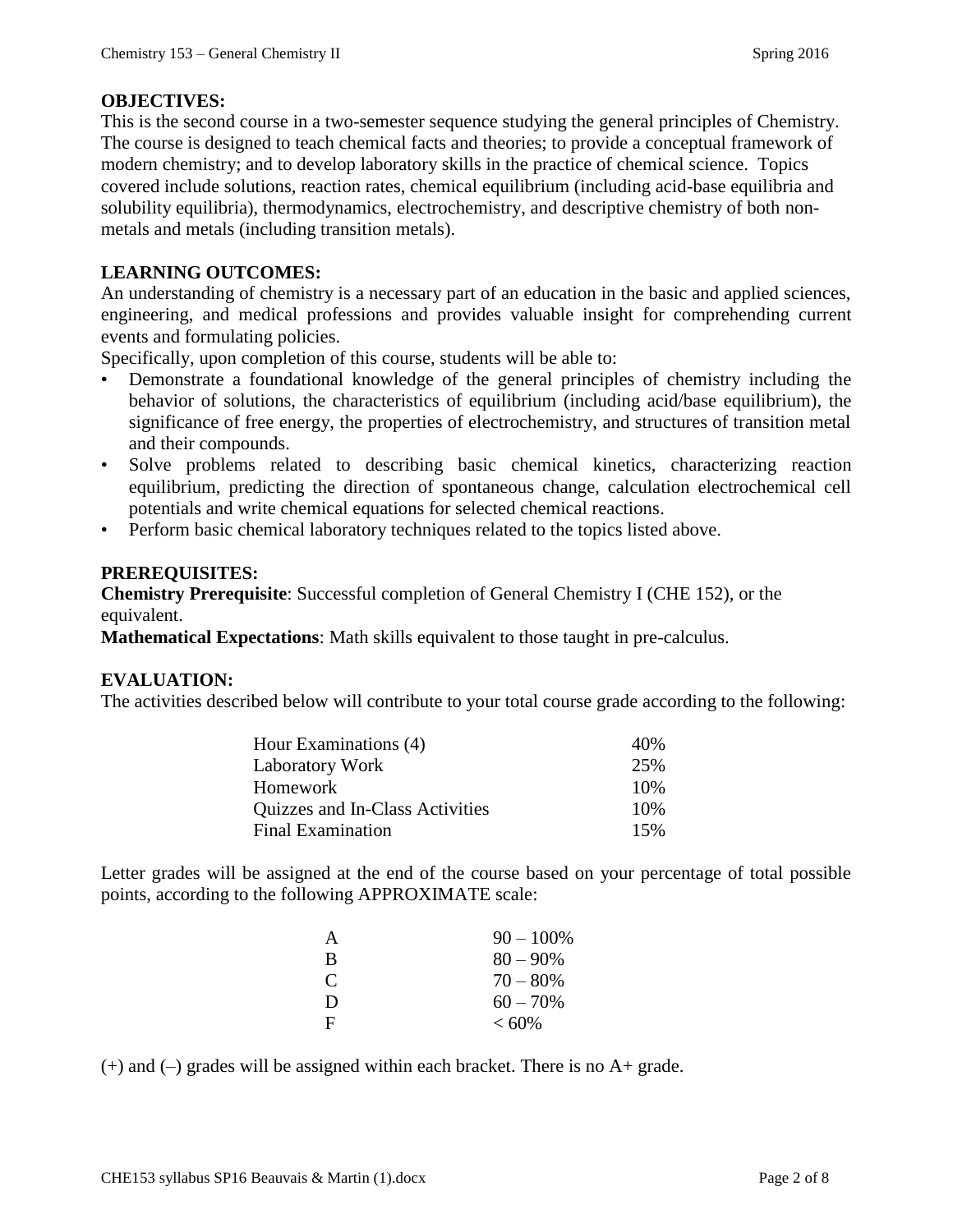#### **ADMINISTRATION:**

- 1. **Attendance** -- Class attendance is expected and will be monitored. Missing even one class meeting is detrimental. However, you will be allowed a maximum of four absences (excused or unexcused) during the semester without a grade penalty. Each absence after the fourth will result in a six-point reduction in one of your hour exams. Absences in excess of 20% of the total number of class meetings may result in de-enrollment from the course as described in the PLNU Catalog (see additional details on the next page). A lab absence will result in a zero on that lab report and lab quiz. The use of portable electronic devices (phones, laptops, iPods, etc.) not related to the course is not permitted in the classroom or lab.
- 2. **Homework**  Homework assignments will be made on a regular basis. Successful completion of the homework is essential to mastering the course material. Pencil and Paper Homework will be assigned periodically and collected on the due dates. Online Homework: will also be assigned when appropriate through MasteringChemistry [\(www.masteringchemistry.com](http://www.masteringchemistry.com/) course **ID CHE153SPRING2016)**. All homework will count toward your course grade. Late assignments will not be accepted
- 3. **Quizzes and In-Class Activities** Short unannounced lecture quizzes will be given periodically throughout the semester. These are designed to test understanding, between hour exams. In-Class activities will be assigned and collected periodically during class. Quizzes and In-Class Activities cannot be made up; however, the lowest score in each category of activity will be discarded when final grades are computed. **iclickers will be used regularly to record in-class participation.**
- 4. **Exams** Four (4) hour exams and a comprehensive final will be given during the semester. Make-up exams will be arranged only if the instructor is contacted PRIOR TO THE SCHEDULED EXAM TIME and then only if you present an institutionally valid excuse. Only non-graphing and non-programmable calculators may be used on exams
- 5. **Laboratories** Laboratory sections will meet on a weekly basis. Attendance is mandatory at all laboratory sessions. If you must miss a lab for a valid reason, you should make PRIOR arrangements with the laboratory coordinator to see if it is possible to switch into another section that week. No unauthorized shifts in lab schedules will be permitted. There will be no opportunity to make up missed labs. Furthermore, you are responsible for all the material covered in the lab even if you did not attend. Some experiments will be done individually, while others are best worked in pairs. Your lab instructor will specify when you work in pairs. In either case, individual lab reports will be submitted at the end of each period. A quiz, given at the beginning of each lab period, is designed to test individual understanding of the current and previous experiments.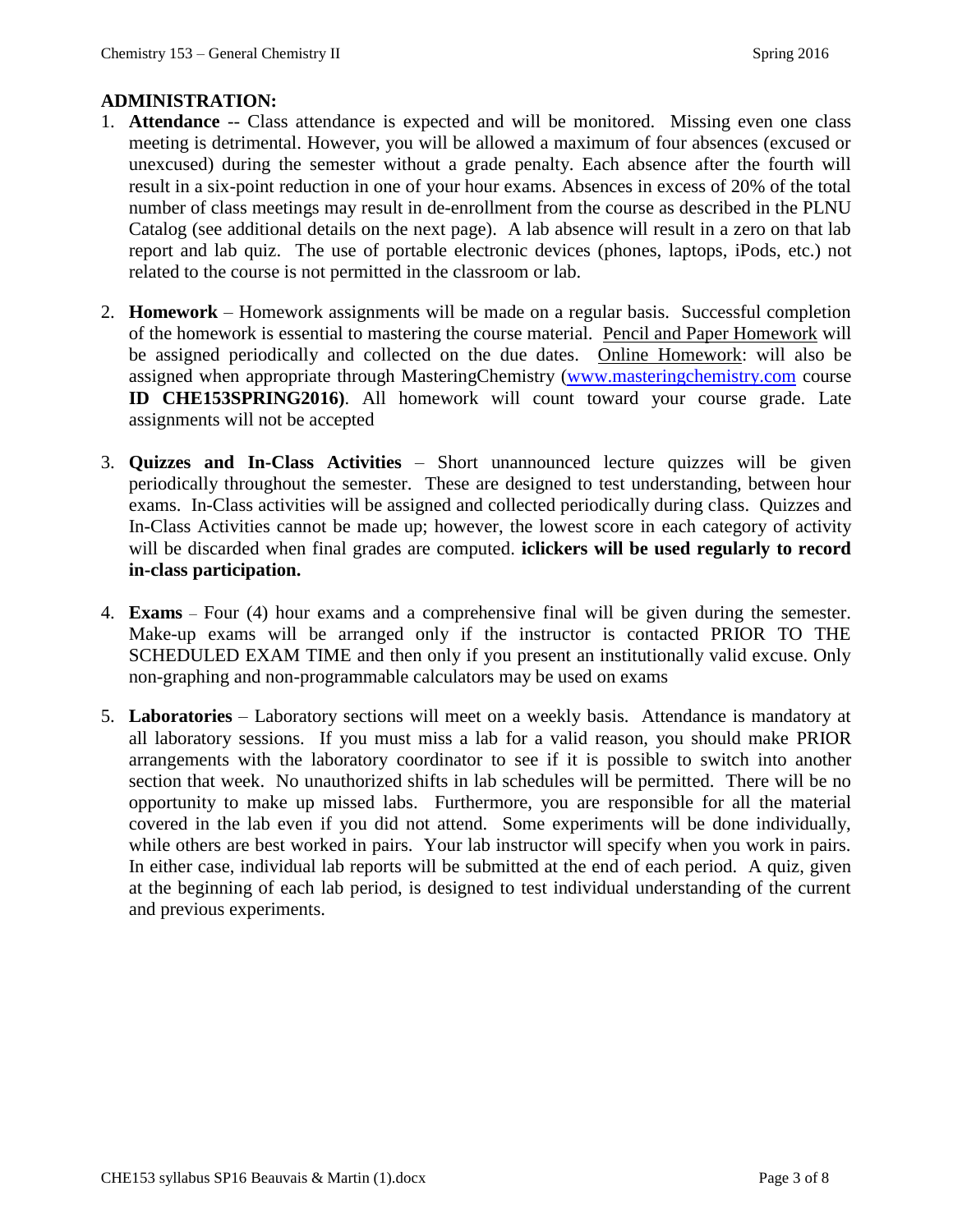#### **OTHER MATTERS:**

#### **Student Privacy**

Point Loma Nazarene University adheres to the provisions of the student privacy act. Following FERPA guidelines, grades in this class will be communicated to students on an individual basis. However, exams will be returned in class in such a way that scores are not visible. All other graded works will be returned in your lab section. If you are not comfortable with this procedure, please see the instructor to make special arrangements. This request must be made during the first two weeks of the course.

#### **ACADEMIC HONESTY**⍟

Students should demonstrate academic honesty by doing original work and by giving appropriate credit to the ideas of others. Academic dishonesty is the act of presenting information, ideas, and/or concepts as one's own when in reality they are the results of another person's creativity and effort. A faculty member who believes a situation involving academic dishonesty has been detected may assign a failing grade for that assignment or examination, or, depending on the seriousness of the offense, for the course. Faculty should follow and students may appeal using the procedure in the university Catalog. See **[Academic Policies](http://catalog.pointloma.edu/content.php?catoid=18&navoid=1278)** for definitions of kinds of academic dishonesty and for further policy information.

#### **ACADEMIC ACCOMMODATIONS**⍟

If you have a diagnosed disability, please contact PLNU's Disability Resource Center (DRC) within the first two weeks of class to demonstrate need and to register for accommodation by phone at 619- 849-2486 or by e-mail at [DRC@pointloma.edu.](mailto:DRC@pointloma.edu) See [Disability Resource Center](http://www.pointloma.edu/experience/offices/administrative-offices/academic-advising-office/disability-resource-center) for additional information.

#### **ATTENDANCE AND PARTICIPATION**⍟

Regular and punctual attendance at all classes is considered essential to optimum academic achievement. If the student is absent from more than 10 percent of class meetings, the faculty member can file a written report which may result in de-enrollment. If the absences exceed 20 percent, the student may be de-enrolled without notice until the university drop date or, after that date, receive the appropriate grade for their work and participation. See [Academic Policies](http://catalog.pointloma.edu/content.php?catoid=18&navoid=1278) in the Undergraduate Academic Catalog.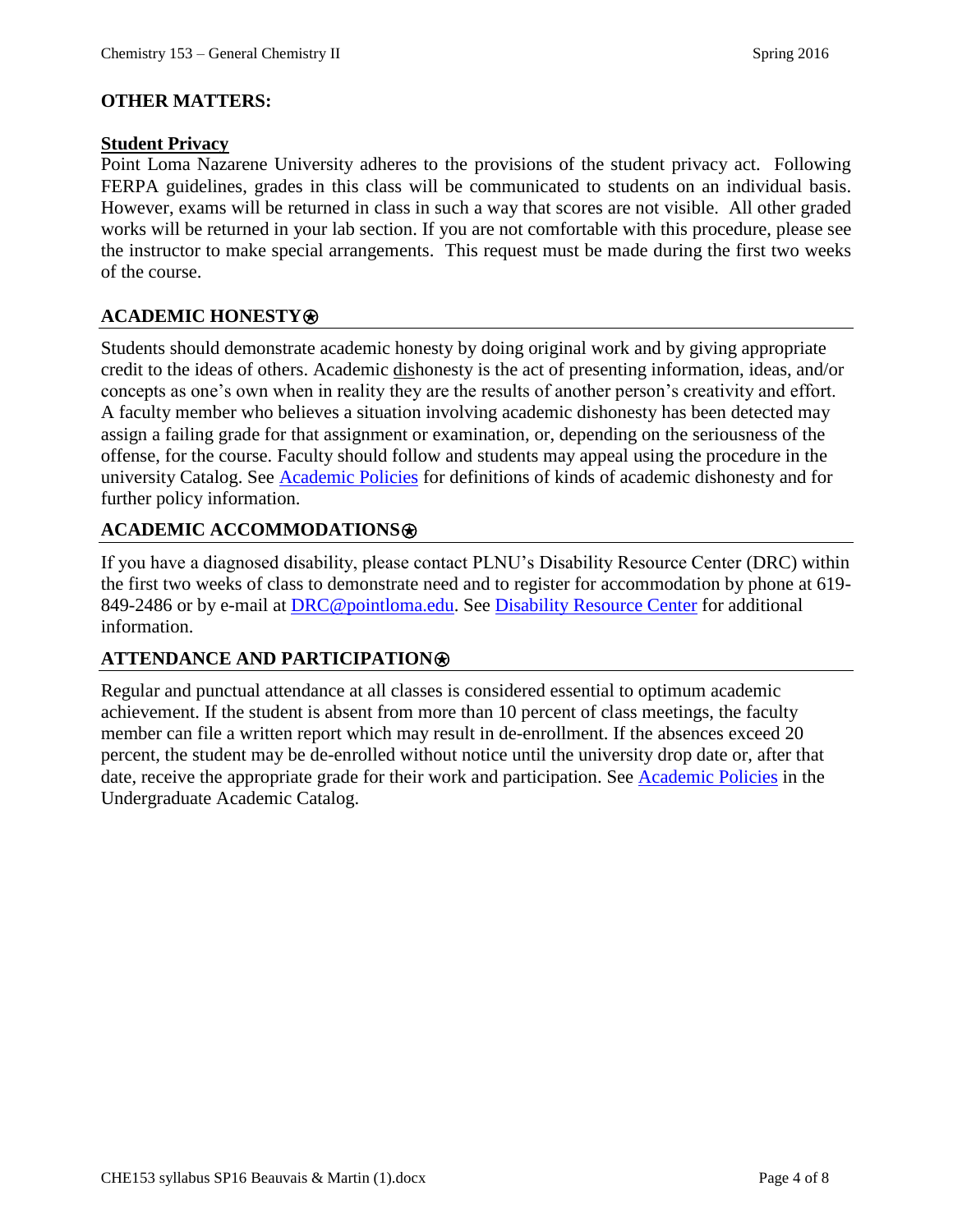# **GENERAL CHEMISTRY II (CHE 153) SPRING 2016 CLASS SCHEDULE**

| <b>DATE</b><br>Jan $12(T)$ | <b>TOPIC</b><br>Properties of Solutions                           | <b>READING ASSIGNMENT</b><br>Chapter $12.1 - 12.3$ |
|----------------------------|-------------------------------------------------------------------|----------------------------------------------------|
| Jan $13$ (W)               | <b>Factors Affecting Solubility</b>                               | Chapter 12.4                                       |
| Jan 15 $(F)$               | <b>Expressing Solution Concentration</b><br>Chapter 12.5          |                                                    |
| Jan 18 $(M)$               | Martin Luther King Holiday                                        |                                                    |
| Jan $20$ (W)               | <b>Colligative Properties</b>                                     | Chapter $12.6 - 12.8$                              |
| Jan $22$ (F)               | <b>Reaction Rates</b>                                             | Chapter $13.1 - 13.3$                              |
| Jan $25$ (M)               | Integrated Rate Law and Effect of Temperature                     | Chapter 13.4 - 13.5                                |
| Jan $27 \, (W)$            | <b>Collision Theory and Reaction Mechanisms</b>                   | Chapter $13.5 - 13.6$                              |
| Jan 29 $(F)$               | Catalysis                                                         | Chapter 13.7                                       |
| Feb $1$ (M)                | Principles of Chemical Equilibrium                                | Chapter $14.1 - 14.5$                              |
| Feb $3(W)$                 | Equilibrium Calculations (I)<br>Chapter $14.6 - 14.7$             |                                                    |
| Feb $5$ (F)                | Equilibrium Calculations (II)<br>Chapter 14.8                     |                                                    |
| Feb $8(M)$                 | <b>EXAM 1 (Chapter 12, 13, and 14a)</b>                           |                                                    |
| Feb $10(W)$                | Le Chatelier's Principle                                          | Chapter 14.9                                       |
| Feb $12(F)$                | Nature of Acid and Base<br>Chapter $15.1 - 15.4$                  |                                                    |
| Feb 15 (M)                 | pH Calculations and Acid/Base Strength<br>Chapter $15.5 - 15.6$   |                                                    |
| Feb $17 \, (W)$            | Chapter 15.7-15.9<br>Bases, Salts, and Polyprotic Acids           |                                                    |
| Feb $19(F)$                | Acids Strength and Molecular Structure<br>Chapter $15.10 - 15.12$ |                                                    |
| Feb 22 (M)                 | Common Ions and Buffers<br>Chapter $16.1 - 16.3$                  |                                                    |
| Feb $24 \, (W)$            | Chapter 16.4<br><b>Titration Principles</b>                       |                                                    |
| Feb $26(F)$                | pH Curves and Indicators<br>Chapter 16.4                          |                                                    |
| Feb $29 \, (M)$            | Solubility Equilibria<br>Chapter $16.5 - 16.6$                    |                                                    |
| Mar $2(W)$                 | Complex Ion Equilibria                                            | Chapter $16.7 - 16.8$                              |
|                            |                                                                   |                                                    |

**Mar 4 (F) EXAM 2 (Chapters 14b, 15, and 16)**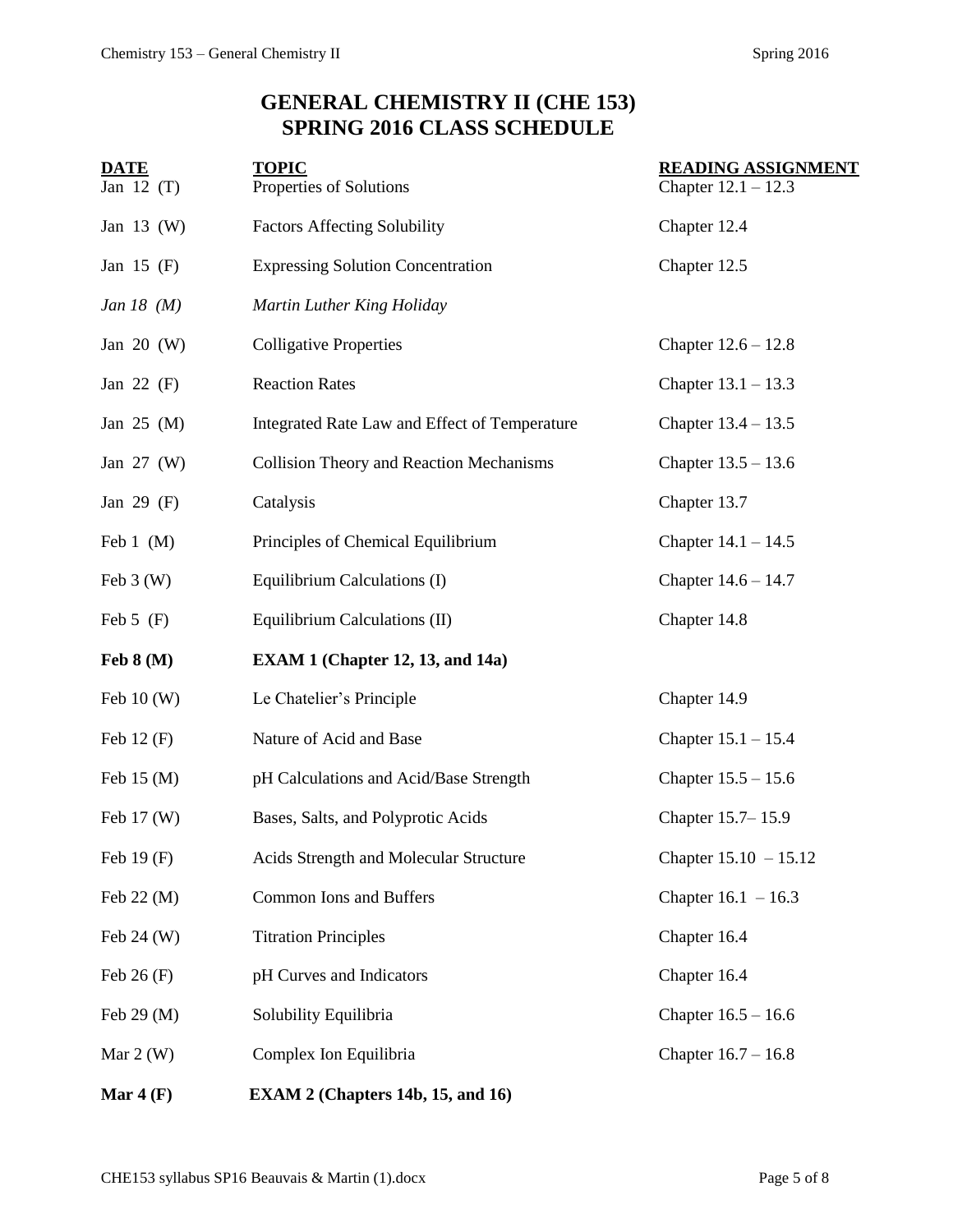| <b>DATE</b>     | <b>TOPIC</b>                                                       | <b>READING ASSIGNMENT</b> |
|-----------------|--------------------------------------------------------------------|---------------------------|
| $Mar 7-11$      | Spring Mid-Term Break                                              |                           |
| Mar $14$ (M)    | Spontaneity, Entropy, and $2nd$ Law                                | Chapter $17.1 - 17.3$     |
| Mar $16$ (W)    | Free Energy – The Concept<br>Chapter $17.4 - 17.5$                 |                           |
| Mar $18$ (F)    | Free Energy and Chemical Reactions<br>Chapter $17.6 - 17.7$        |                           |
| Mar 21 $(M)$    | Free Energy and the Equilibrium Constant<br>Chapter 17.8 - 17.9    |                           |
| Mar $23$ (W)    | Free Energy and the Equilibrium Constant<br>Chapter 17.8 - 17.9    |                           |
| Mar 25 $(F)$    | <b>Easter Break</b>                                                |                           |
| Mar 28 $(M)$    | <b>Easter Break</b>                                                |                           |
| Mar $30$ (W)    | Half Reactions and Galvanic Cells<br>Chapter $18.1 - 18.3$         |                           |
| Apr 1<br>(F)    | Cell Potential and Free Energy                                     | Chapter $18.4 - 18.5$     |
| Apr 4 $(M)$     | Cell Potential and Concentration Effects                           | Chapter $18.6 - 18.7$     |
| Apr $6$ (W)     | Electrolysis and Corrosion                                         | Chapter $18.8 - 18.9$     |
| Apr $8$ (F)     | Electrolysis and Corrosion                                         | Chapter $18.8 - 18.9$     |
| Apr 11 $(M)$    | <b>EXAM 3 (Chapters 17 and 18)</b>                                 |                           |
| Apr 13 (W)      | Properties of the Main Group Elements<br>Chapter $22.1 - 22.4$     |                           |
| Apr $15$ (F)    | Carbon Compounds and the Nitrogen Family<br>Chapter $22.5 - 22.6$  |                           |
| Apr $18$ (M)    | Oxygen Family and the Halogen Compounds<br>Chapter 22.7 - 22.9     |                           |
| Apr $20$ (W)    | <b>Metals and Metallurgy</b><br>Chapter $23.1 - 23.4$              |                           |
| Apr $22$ (F)    | <b>Coordination Compounds and Isomers</b><br>Chapter $24.1 - 24.4$ |                           |
| Apr $25 \, (M)$ | Metal-Ligand Bonding and "d" Orbitals<br>Chapter $24.5 - 24.6$     |                           |
| Apr $27 \, (W)$ | Metal-Ligand Bonding and "d" Orbitals<br>Chapter $24.5 - 24.6$     |                           |
| Apr 29 $(F)$    | <b>EXAM 4 (Chapters 22, 23, and 24)</b>                            |                           |

#### May 5 **ACS COMPREHENSIVE FINAL EXAM (7:30-10:00 am) (COVERS ALL TOPICS IN CHE 152 & 153) (Note: Time is different than the published university Final Exam Schedule)**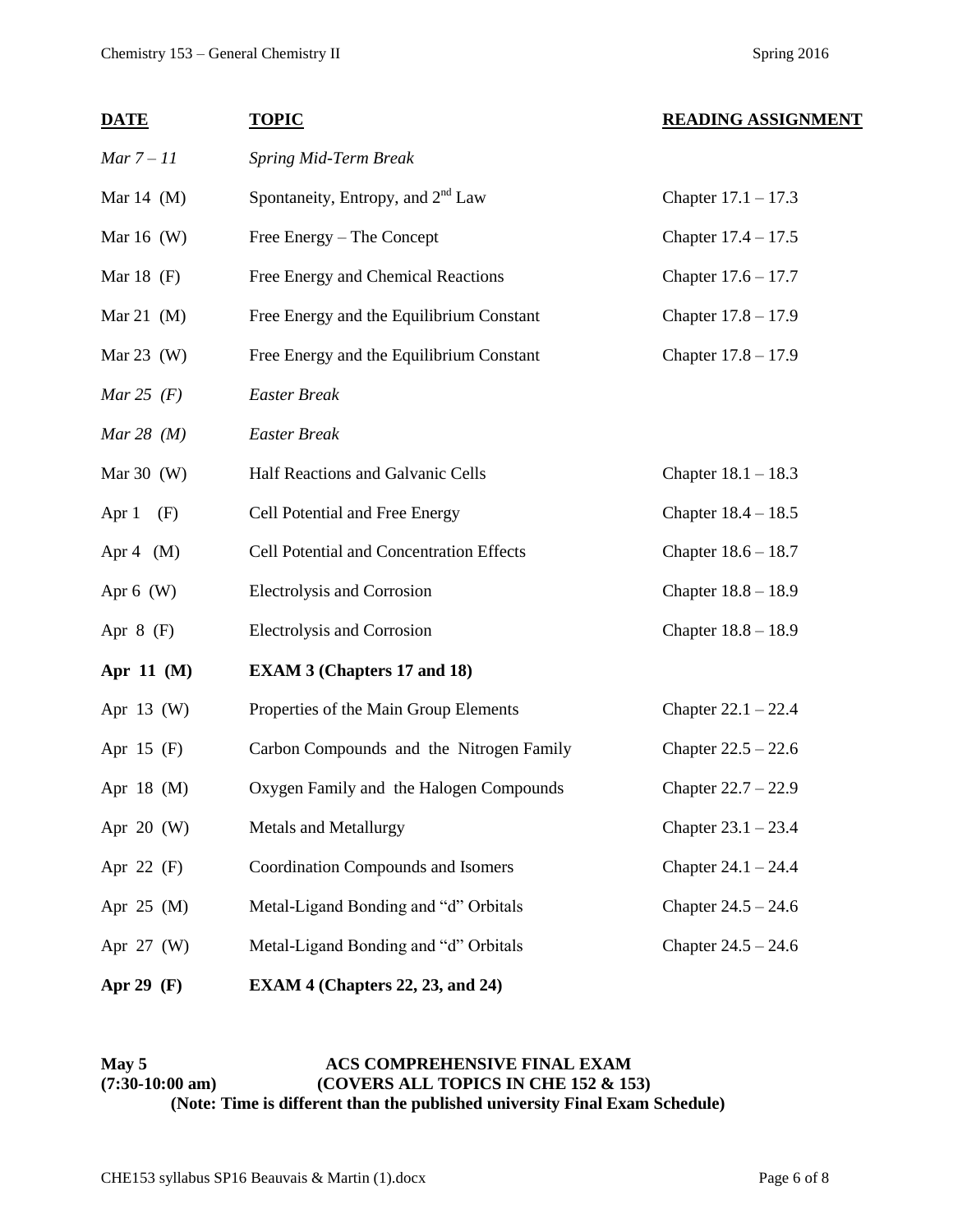## **GENERAL CHEMISTRY II (CHE 153) Spring 2016 Laboratory Schedule**

| <b>SESSION</b> | <b>DATES</b><br>(M,T,W,R) | <b>EXPERIMENTS</b>                                       |
|----------------|---------------------------|----------------------------------------------------------|
|                |                           |                                                          |
| $\mathbf{1}$   | Jan $18 - 21*$            | Colligative Properties (Exp't 22)                        |
| $\mathbf{2}$   | Jan $25 - 28$             | <b>Chemical Kinetics (Handout)</b>                       |
| 3              | Feb $1-4$                 | Gas Phase Equilibrium (Handout)                          |
| $\overline{4}$ | Feb $8 - 11$              | LeChatelier's Principle (Exp't 23)                       |
| 5              | Feb $15 - 18$             | Dissociation Constant of a Weak Acid (Exp't 28)          |
| 6              | Feb $22 - 25$             | Weak Acids and Hydrolysis (Handout)                      |
| 7              | Feb 29 – Mar 3            | The Solubility Product Constant (Exp't 30)               |
| 8              | Mar $7-10$                | Spring Mid-Term Break - No Lab                           |
| 9              | Mar $14 - 17$             | Qualitative Analysis Ag, Pb, Hg (Handout)                |
| 10/11          | Mar $21 - 31**$           | Equilibrium, Free Energy and Entropy (Handout)           |
| 12             | Apr $4-7$                 | Electrochemical Cells and Electrolysis (Handout)         |
| 13             | Apr $11 - 14$             | Qualitative Analysis Fe, Al, Zn (Handout)                |
| 14             | Apr $18 - 21$             | Qualitative Analysis, Alkaline Metals & Earths (Handout) |
| 15             | Apr $25 - 28$             | Qualitative Analysis – General Unknown (Handout)         |

\*Monday lab section meets on Friday this week

\*\*Monday and Tuesday sections will meet the first week, Wednesday and Thursday sections meet the second week